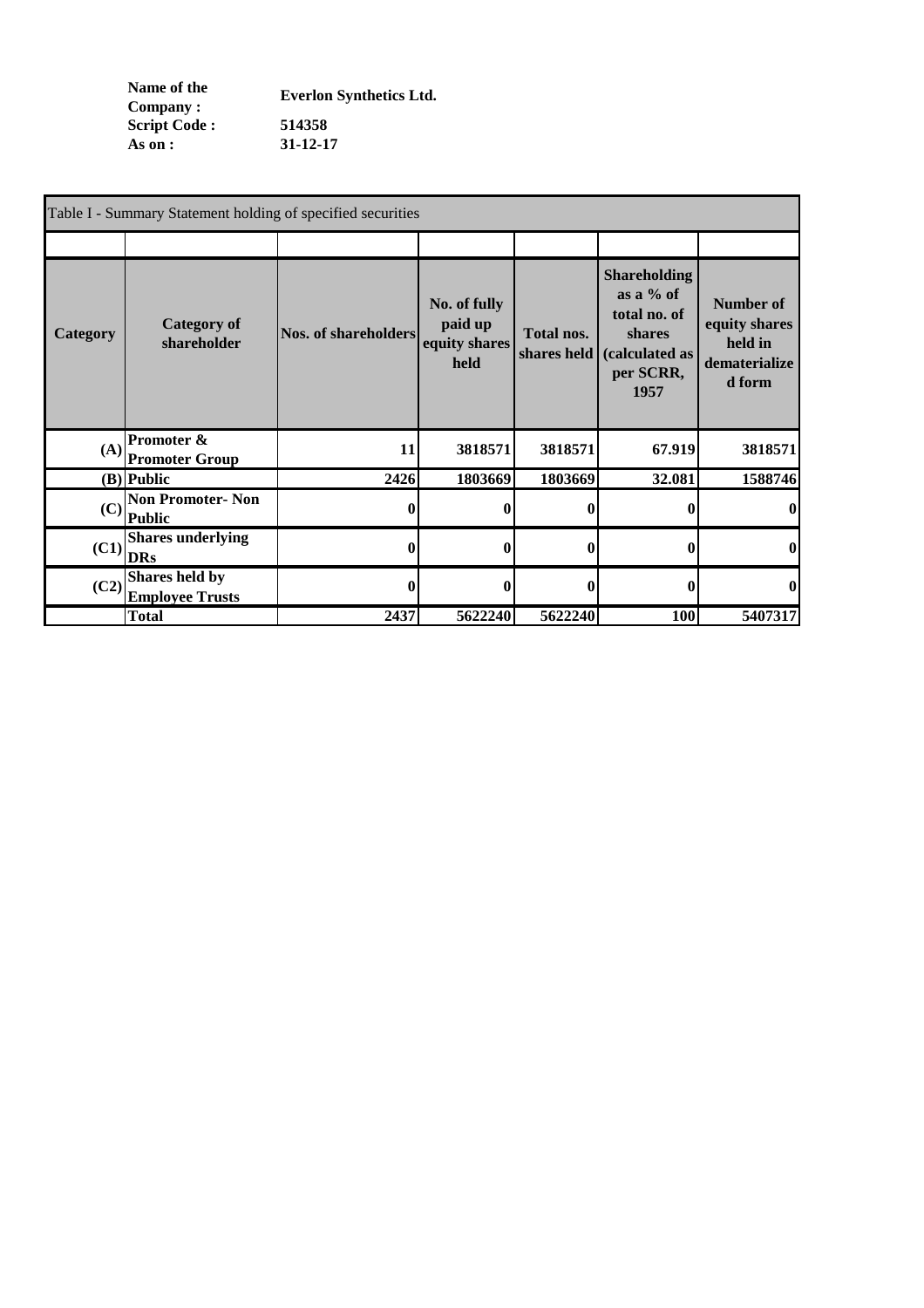|     | Category & Name of the<br><b>Shareholders</b>                               | No. of<br>shareholder | No. of fully<br>paid up<br>equity<br>shares held | <b>Total nos.</b><br>shares held | % calculated<br>as per SCRR,<br>1957 | <b>Shareholding Number of equity</b><br>shares held in<br>dematerialized<br>form |
|-----|-----------------------------------------------------------------------------|-----------------------|--------------------------------------------------|----------------------------------|--------------------------------------|----------------------------------------------------------------------------------|
|     | 1 Indian                                                                    |                       |                                                  |                                  |                                      |                                                                                  |
| (a) | <b>Individuals/Hindu</b><br>undivided Family                                | 7                     | 3381471                                          | 3381471                          | 60.145                               | 3381471                                                                          |
|     | KANTILAL V. VAKHARIA<br>(HUF)                                               | 1                     | 32400                                            | 32400                            | 0.576                                | 32400                                                                            |
|     | <b>VARSHA JITENDRA</b><br><b>VAKHARIA</b>                                   | 1                     | 749284                                           | 749284                           | 13.327                               | 749284                                                                           |
|     | <b>JITENDRA KANTILAL</b><br>VAKHARIA (HUF)                                  | 1                     | 1221320                                          | 1221320                          | 21.723                               | 1221320                                                                          |
|     | PRACHI JITENDRA<br><b>VAKHARIA</b>                                          | 1                     | 235201                                           | 235201                           | 4.183                                | 235201                                                                           |
|     | TARUN K VAKHARIA<br>(HUF)                                                   | 1                     | 1016                                             | 1016                             | 0.018                                | 1016                                                                             |
|     | <b>JITENDRA KANTILAL</b><br><b>VAKHARIA</b>                                 | $\mathbf{1}$          | 1137690                                          | 1137690                          | 20.236                               | 1137690                                                                          |
|     | <b>TARUN KANTILAL</b><br><b>VAKHARIA</b>                                    | 1                     | 4560                                             | 4560                             | 0.081                                | 4560                                                                             |
|     |                                                                             |                       |                                                  |                                  |                                      |                                                                                  |
| (b) | <b>Central Government/ State</b><br>Government(s)                           | $\theta$              | $\overline{0}$                                   | $\overline{0}$                   | $\theta$                             | $\boldsymbol{0}$                                                                 |
| (c) | <b>Financial Institutions/</b><br><b>Banks</b>                              | $\boldsymbol{0}$      | $\overline{0}$                                   | $\theta$                         | $\theta$                             | $\boldsymbol{0}$                                                                 |
|     | $(d)$ Any Other (specify)                                                   | $\overline{4}$        | 437100                                           | 437100                           | 7.774                                | 437100                                                                           |
|     | <b>Bodies Corporate</b>                                                     |                       |                                                  |                                  |                                      |                                                                                  |
|     | OMKAR TEXOLENE LLP                                                          | 1                     | 30026                                            | 30026                            | 0.534                                | 30026                                                                            |
|     | <b>EVEREST YARN AGENCY</b><br>PVT. LTD.                                     | 1                     | 30082                                            | 30082                            | 0.535                                | 30082                                                                            |
|     | VAKHARIA SYNTHETICS<br>PVT.LTD.                                             | 1                     | 228192                                           | 228192                           | 4.059                                | 228192                                                                           |
|     | <b>EVERLON SOLAR</b><br>ENERGY PVT. LTD.                                    | 1                     | 148800                                           | 148800                           | 2.647                                | 148800                                                                           |
|     |                                                                             |                       |                                                  |                                  |                                      |                                                                                  |
|     | Sub-Total- $(A)$ $(1)$<br>2 Foreign                                         | 11                    | 3818571                                          | 3818571                          | 67.919                               | 3818571                                                                          |
| (a) | <b>Indivi/Non-Resi Foreign</b><br><b>Indivi</b>                             | $\overline{0}$        | $\mathbf{0}$                                     | $\overline{0}$                   | $\boldsymbol{0}$                     | $\boldsymbol{0}$                                                                 |
|     | (b) Government                                                              | $\overline{0}$        | $\boldsymbol{0}$                                 | $\overline{0}$                   | $\mathbf{0}$                         | $\overline{0}$                                                                   |
|     | $(c)$ Institutions                                                          | $\mathbf{0}$          | $\boldsymbol{0}$                                 | $\overline{0}$                   | $\overline{0}$                       | $\boldsymbol{0}$                                                                 |
|     | (d) Foreign Portfolio Investor                                              | $\boldsymbol{0}$      | 0                                                | $\overline{0}$                   | $\overline{0}$                       | $\boldsymbol{0}$                                                                 |
|     | (e) Any Other (specify)                                                     | $\overline{0}$        | $\boldsymbol{0}$                                 | $\boldsymbol{0}$                 | $\mathbf{0}$                         | $\boldsymbol{0}$                                                                 |
|     | Sub-Total- $(A)(2)$                                                         | $\boldsymbol{0}$      | $\boldsymbol{0}$                                 | $\boldsymbol{0}$                 | $\theta$                             | $\overline{0}$                                                                   |
|     | Total Shareholding of<br>Promoter and Promoter<br>Group $(A)=(A)(1)+(A)(2)$ | 11                    | 3818571                                          | 3818571                          | 67.919                               | 3818571                                                                          |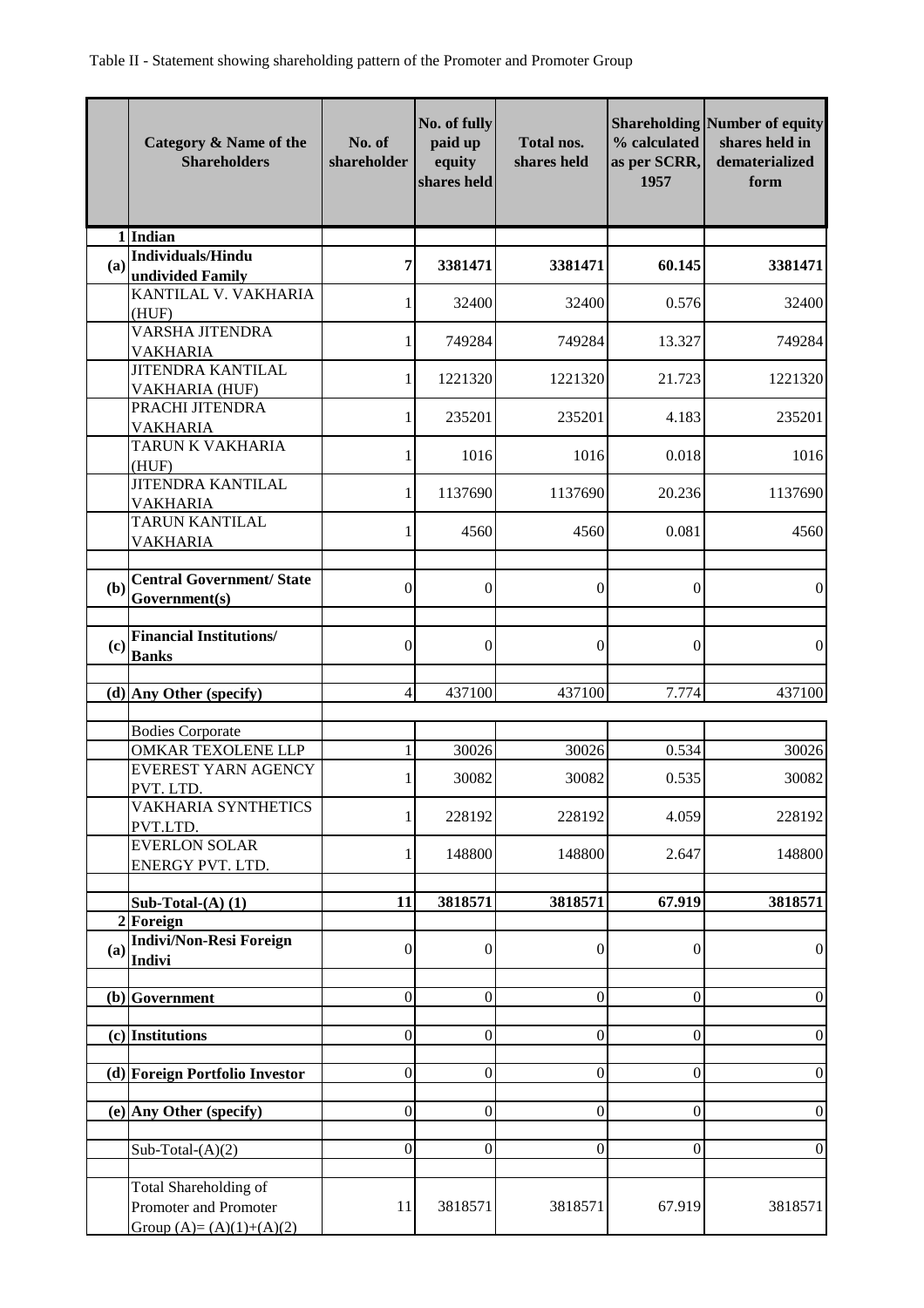Table III - Statement showing shareholding pattern of the Public shareholder

|     | Category & Name of the<br><b>Shareholders</b>         | No. of<br>shareholder | No. of fully<br>paid up<br>equity<br>shares held | <b>Total nos. shares</b><br>held | <b>Shareholding</b><br>% calculated<br>as per<br><b>SCRR, 1957</b> | Number of<br>equity shares<br>held in<br>dematerialized<br>form |
|-----|-------------------------------------------------------|-----------------------|--------------------------------------------------|----------------------------------|--------------------------------------------------------------------|-----------------------------------------------------------------|
|     | 1 Institutions                                        |                       |                                                  |                                  |                                                                    |                                                                 |
|     | (a) Mutual Funds/                                     | $\theta$              | $\theta$                                         | $\theta$                         | $\overline{0}$                                                     | $\theta$                                                        |
|     |                                                       |                       |                                                  |                                  |                                                                    |                                                                 |
|     |                                                       |                       |                                                  |                                  |                                                                    |                                                                 |
|     | (b) Venture Capital Funds                             | $\mathbf{0}$          | $\boldsymbol{0}$                                 | $\theta$                         | $\theta$                                                           | 0                                                               |
|     |                                                       |                       |                                                  |                                  |                                                                    |                                                                 |
| (c) | <b>Alternate Investment</b>                           | $\mathbf{0}$          | $\theta$                                         | $\mathbf{0}$                     | $\boldsymbol{0}$                                                   | $\overline{0}$                                                  |
|     | Funds                                                 |                       |                                                  |                                  |                                                                    |                                                                 |
|     |                                                       |                       |                                                  |                                  |                                                                    |                                                                 |
| (d) | <b>Foreign Venture Capital</b>                        | $\overline{0}$        | $\theta$                                         | $\mathbf{0}$                     | $\theta$                                                           | $\mathbf{0}$                                                    |
|     | <b>Investors</b>                                      |                       |                                                  |                                  |                                                                    |                                                                 |
|     |                                                       |                       |                                                  |                                  |                                                                    |                                                                 |
|     | <b>Foreign Portfolio</b>                              |                       |                                                  |                                  |                                                                    |                                                                 |
| (e) | <b>Investors</b>                                      | $\mathbf{0}$          | $\mathbf{0}$                                     | 0                                | $\bf{0}$                                                           | 0                                                               |
|     |                                                       |                       |                                                  |                                  |                                                                    |                                                                 |
|     |                                                       |                       |                                                  |                                  |                                                                    |                                                                 |
| (f) | <b>Financial Institutions/</b>                        | $\Omega$              | $\theta$                                         | $\theta$                         | $\theta$                                                           | $\Omega$                                                        |
|     | <b>Banks</b>                                          |                       |                                                  |                                  |                                                                    |                                                                 |
|     |                                                       |                       |                                                  |                                  |                                                                    |                                                                 |
|     |                                                       |                       |                                                  |                                  |                                                                    |                                                                 |
|     | (g) Insurance Companies                               | $\boldsymbol{0}$      | $\theta$                                         | $\overline{0}$                   | $\theta$                                                           | $\overline{0}$                                                  |
|     |                                                       |                       |                                                  |                                  |                                                                    |                                                                 |
|     | <b>Provident Funds/ Pension</b>                       |                       |                                                  |                                  |                                                                    |                                                                 |
| (h) | <b>Funds</b>                                          | $\overline{0}$        | $\boldsymbol{0}$                                 | 0                                | $\boldsymbol{0}$                                                   | 0                                                               |
|     |                                                       |                       |                                                  |                                  |                                                                    |                                                                 |
|     |                                                       |                       |                                                  |                                  |                                                                    |                                                                 |
|     | (i) Any Other (specify)                               | $\mathbf{0}$          | $\boldsymbol{0}$                                 | $\mathbf{0}$                     | $\overline{0}$                                                     | $\boldsymbol{0}$                                                |
|     |                                                       |                       |                                                  |                                  |                                                                    |                                                                 |
|     | Sub-Total- $(B)$ (1)                                  | $\mathbf{0}$          | $\boldsymbol{0}$                                 | $\overline{0}$                   | $\boldsymbol{0}$                                                   | $\boldsymbol{0}$                                                |
|     | <b>Central Government/</b>                            |                       |                                                  | 0                                |                                                                    | $\boldsymbol{0}$                                                |
|     | $2$ State Government(s)/<br><b>President of India</b> | $\boldsymbol{0}$      | $\boldsymbol{0}$                                 |                                  | $\boldsymbol{0}$                                                   |                                                                 |
|     |                                                       |                       |                                                  |                                  |                                                                    |                                                                 |
|     | Sub-Total- $(B)(2)$                                   | $\boldsymbol{0}$      | $\mathbf{0}$                                     | $\overline{0}$                   | $\boldsymbol{0}$                                                   | $\boldsymbol{0}$                                                |
|     | 3 NON-Institutions                                    |                       |                                                  |                                  |                                                                    |                                                                 |
|     | $(a)$ Individuals -                                   |                       |                                                  |                                  |                                                                    |                                                                 |
|     | i. Individual shareholders                            |                       |                                                  |                                  |                                                                    |                                                                 |
|     | holding nominal share                                 | 2345                  | 951270                                           | 951270                           | 16.92                                                              | 737547                                                          |
|     | capital up to Rs. 2 lakhs.                            |                       |                                                  |                                  |                                                                    |                                                                 |
|     |                                                       |                       |                                                  |                                  |                                                                    |                                                                 |
|     | LALIT CHANDRAKANT                                     | 1                     | 58385                                            | 58385                            | 1.038                                                              | 58385                                                           |
|     | <b>SHAH</b><br>AMI DHIREN DADIA                       | $\mathbf 1$           | 80088                                            | 80088                            | 1.424                                                              | 80088                                                           |
|     |                                                       |                       |                                                  |                                  |                                                                    |                                                                 |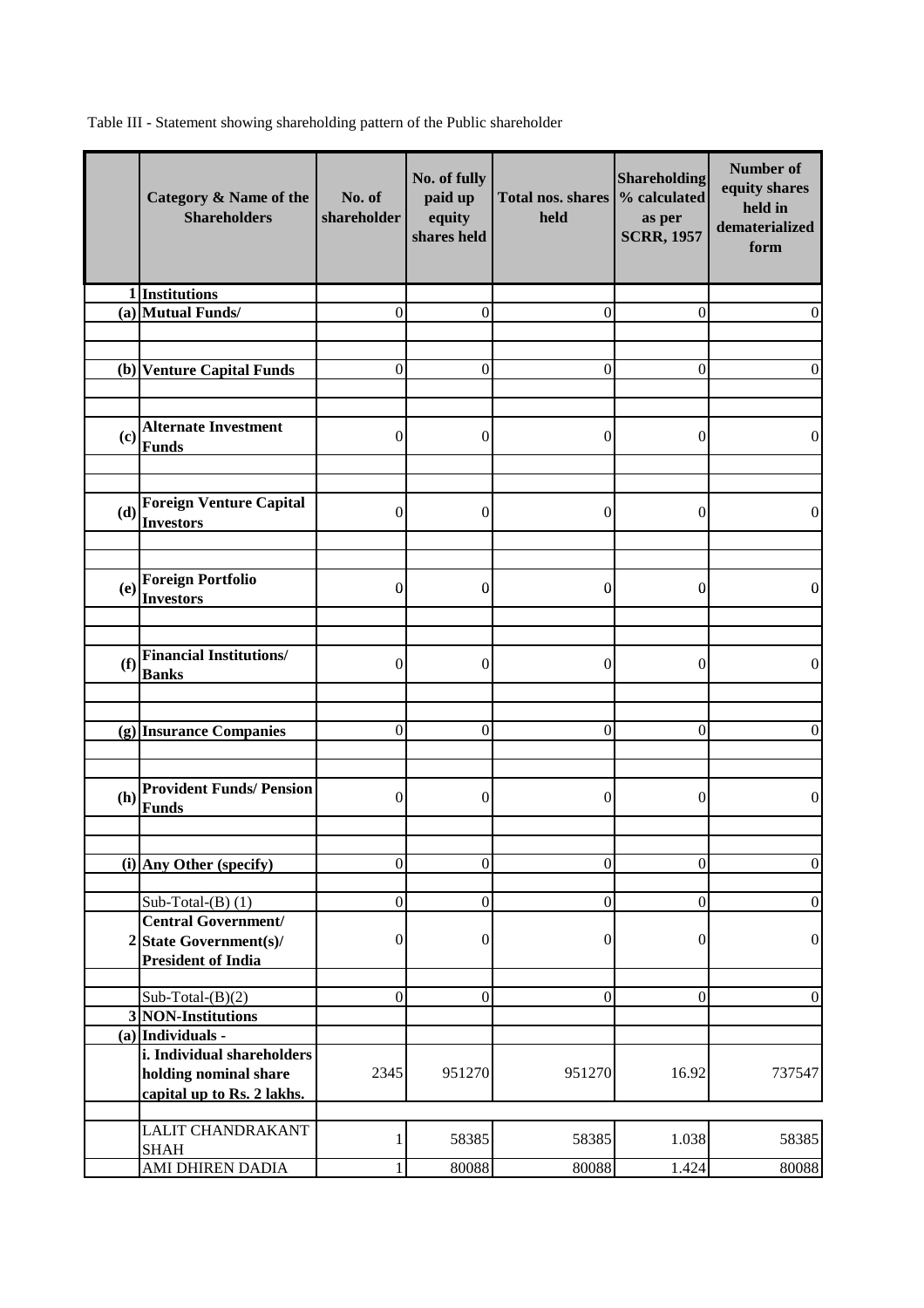|     | ii. Individual                                                                                                               |                  |                  |          |                |                  |
|-----|------------------------------------------------------------------------------------------------------------------------------|------------------|------------------|----------|----------------|------------------|
|     | shareholders holding<br>nominal share capital in<br>excess of Rs. 2 lakhs.                                                   | 1                | 256296           | 256296   | 4.559          | 256296           |
|     | LEENA DHIREN DADIA                                                                                                           |                  | 256296           | 256296   | 4.559          | 256296           |
|     |                                                                                                                              |                  |                  |          |                |                  |
| (b) | <b>NBFCs registered with</b><br><b>RBI</b>                                                                                   | $\boldsymbol{0}$ | $\overline{0}$   | $\theta$ | $\overline{0}$ | $\boldsymbol{0}$ |
|     | (c) Employee Trusts                                                                                                          | $\overline{0}$   | $\overline{0}$   | $\theta$ | $\theta$       | $\boldsymbol{0}$ |
|     | <b>Overseas Depositories</b><br>(d) holding DRs) (balancing<br>figure)                                                       | $\overline{0}$   | $\boldsymbol{0}$ | 0        | 0              | $\boldsymbol{0}$ |
|     | (e) Any Other (specify)                                                                                                      | 80               | 596103           | 596103   | 10.603         | 594903           |
|     | <b>Bodies Corporate-</b><br><b>EVERLON SYNTHETICS</b><br><b>LIMITED - UNCLAIMED</b><br>SECURITIES SUSPENSE<br><b>ACCOUNT</b> |                  | 72420            | 72420    | 1.288          | 72420            |
|     | Category-Bodies<br>Corporate                                                                                                 | 25               | 92749            | 92749    | 1.65           | 91549            |
|     | Category- Clearing<br>Members                                                                                                | 5                | 2530             | 2530     | 0.045          | 2530             |
|     | Category-HUF                                                                                                                 | 40               | 105557           | 105557   | 1.877          | 105557           |
|     | <b>HUF-LALIT</b><br><b>CHANDRAKANT SHAH</b><br>(HUF)                                                                         |                  | 65327            | 65327    | 1.162          | 65327            |
|     | NRI - Repat- ABIRAMI<br><b>ARUNACHALAM</b>                                                                                   | 1                | 120000           | 120000   | 2.134          | 120000           |
|     | NRI - Repat-MUJEEBUR<br><b>RAHMAN HABEEB</b>                                                                                 | 1                | 257208           | 257208   | 4.575          | 257208           |
|     | Category-NRI - Non-<br>Repat                                                                                                 | $\overline{c}$   | 190              | 190      | 0.003          | 190              |
|     | Category-NRI - Repat                                                                                                         | $\,8\,$          | 395077           | 395077   | 7.027          | 395077           |
|     | Sub-Total- $(B)$ (3)                                                                                                         | 2426             | 1803669          | 1803669  | 32.081         | 1588746          |
|     |                                                                                                                              |                  |                  |          |                |                  |
|     | <b>Total Public Shareholding</b><br>$(B)=(B)(1)+(B)(2)+(B)(3)$                                                               | 2426             | 1803669          | 1803669  | 32.081         | 1588746          |